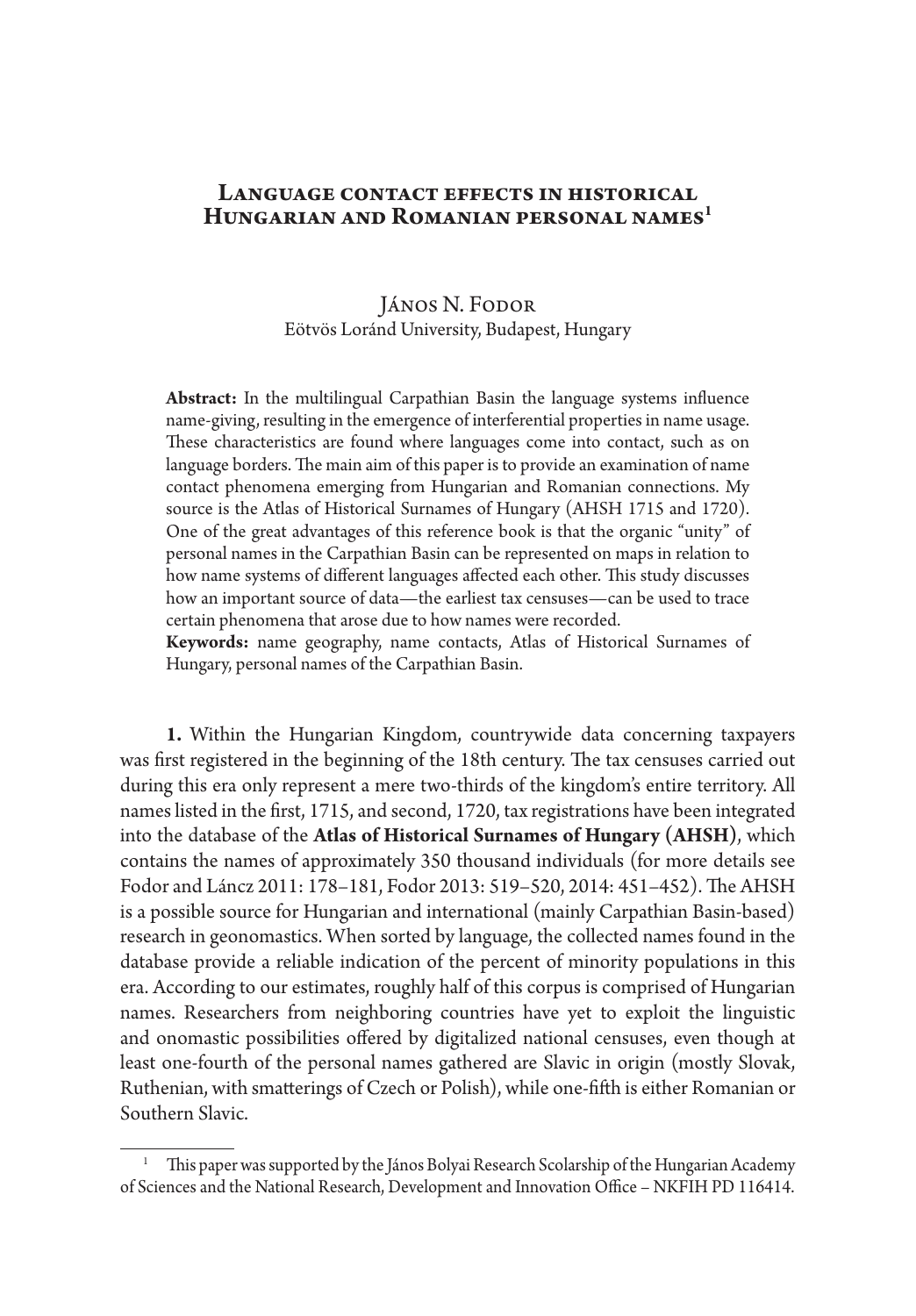The lists from 1715 and 1720 found in the AHSH do not contain names collected from the region of Transylvania. It is our intention to remedy this situation by processing archival materials related to this period. The main focus of our research will be to expand the database using Transylvanian chancellery documents containing county census reports in 1713 and 1721/2.

**2.** In the course of multiple investigations surrounding this corpus of name data, it came to our attention that names with foreign origins were frequently recorded in forms that were either corruptions, present in many variations, or otherwise representations of several aspects unique to lingusitic interference. The most characteristic occurrence was for one person—verified as being the same individual—to be listed under different names or name variations in these registers.

In the following lecture, my intent is to analyse how these corruptions or name variations most likely occurred. My goal is to further the examination of name contactology, the study of how different language systems influence one another, in reference to languages found in the Carpathian Basin. Before doing so, it is necessary to differentiate between those name variation examples suitable for name contactology analysis, as opposed to those reflecting irregular name usage due to outside factors, such as the recording individual. The basic question is how historical name data can be used to reconstruct genuine name usage, while simultaneously revealing what factors lead to the distortion of names during the recording process.

Thanks to current studies in the name contactology of Hungarian communities living beyond Hungary's borders (e.g. Lanstyák 2013; Bauko 2013; see also Ţurcanu 2011), these mainly synchronic investigations provided us with the analytical parameters for examining historical name data predating offical family name usage. At the same time, the underlying difference between modern and historical data must be emphasized. While the former can be examined according to its spoken and official (written) forms, names gathered from three hundred years ago are only available in written form. Any type of investigation into their spoken forms is therefore impossible. However, in the latter case, the fact that official name usage does not have to be taken into consideration eases our examination. Laws regulating official family name usage, or requiring the official documentation of individuals, only became widespread much later, at the beginning of the 19th century (cf. Farkas and Kozma eds. 2009: 353–359, Farkas 2009: 365–366).

**3.** In order to interpret name data accurately, it is first essential to reveal the circumstances surrounding how these censuses were conducted. It is a well-established fact that the foremost purpose for collecting countrywide records was to verify how many individuals would be paying taxes. No kind of effort was made to assess ethnicity. At this period in Hungarian history, most ethnicities were listed according to social status (such as tax eligibility), rather than ethnic background. This is particularly significant to our investigation for two reasons: first of all, it allows the examination of non-Hungarian name systems. Secondly, it provides us with an invaluable source for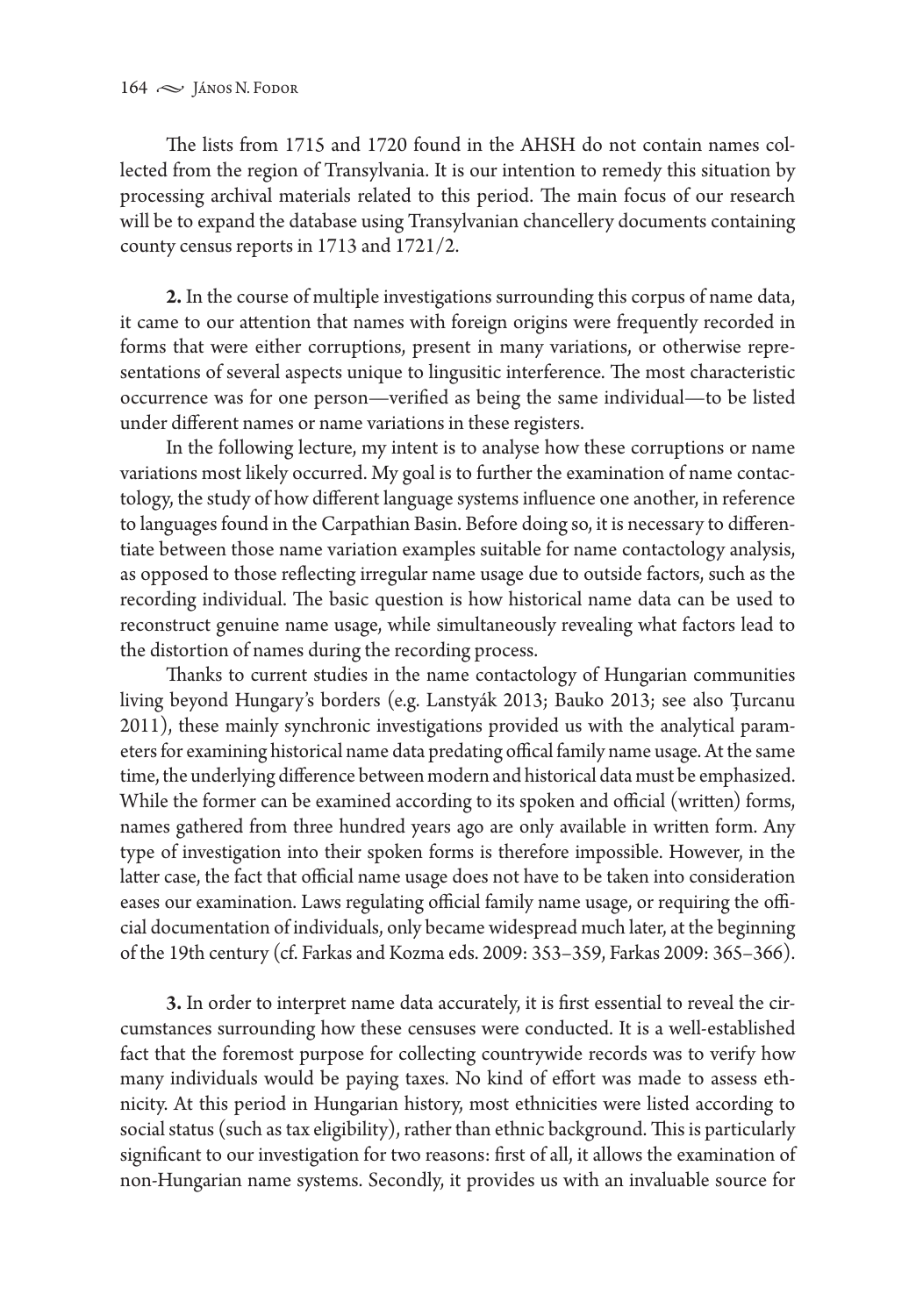the study of any interferential phenomena arising from contact between various ethnic groups possessing different customs in name usage. In order to do so, we must first decide what the data reflect: is it the written form of a name genuinely in use, or rather a name form corrupted by the recorder's lack of linguistic competence?

In the case of both tax censuses, the methods used to record data were regulated by law. On the county level, only those deputies originating from a different county were allowed to collect names. This frequently meant that names were recorded by deputies who did not speak the language used by non-Hungarian ethnic groups present in the given county, a factor that must be taken into consideration. Many of the final drafts of these censuses include the names of the recording deputies, who were mostly members of the petty nobility and therefore familiar with administrative tasks. Given their social status, it can be concluded that the majority knew Hungarian and used this language, even if their family did not happen to be Hungarian in origin. Knowledge of Latin was naturally a given.

The names of 78 deputies have been established from the 1715 census. 55 possessed Hungarian family names, while 16 names attested to Slavic origins. Four were German in origin and three unresolved. Roughly three-fourths (70.51%) of the deputies could be said to be Hungarian in origin, while there was a relatively high chance of having a Slavic background (20.15%). Only 5.13% of deputies were German.

No Romanian family names were found among the county deputies. This does not necessarily mean deputies had no knowledge of Romanian; on the other hand, it is unlikely that deputies from the Transdanubian Region or Northern Hungarian counties were fluent in Romanian. This is why Romanian names provide the best source for examining the interferential aspects of written data. In these records, the following administrative units contain Romanian-speaking populations: Ugocsa (*Comitatul Ugocea*), Szatmár (*Com. Sătmar*), and Máramaros (*Com. Maramureş*) counties, Kővár district (*Ţara Chioarului*), Central-Szolnok (*Com. Solnocul de Mijloc*), Kraszna (*Com. Crasna*), Bihar (*Com. Bihor*), Arad and Zaránd counties (now in Arad county in Romania). The deputies who recorded the taxpayers in Ugocsa county were from Transdanubian Veszprém, in Bihar from Central-Hungarian Pest-Pilis-Solt, in Zaránd from Esztergom, in Arad from Baranya, in Máramaros, Kővár region, Central-Szolnok and Kraszna from North-Hungary, Hont county.

**4.** It must be emphasized that**—**according to the classic definition—interferential phenomena suggest the presence of bilingualism. According to this interpretation, linguistic interference can either point to the influence or effect a language/variation of a language has on another language, or indicate "phenomena, structures or elements not belonging to a certain language or type of language," the usage of which was influenced by a different language (Kiss 1995: 202–203). In spite of the fact that the cases listed below bear no relation to bilingualism, they still make allowance for instances in which a lack of language knowledge leads to what could be interpreted as "negative" interference. Regarding lexical (word adaptation) interference, Kiss Jenő mentions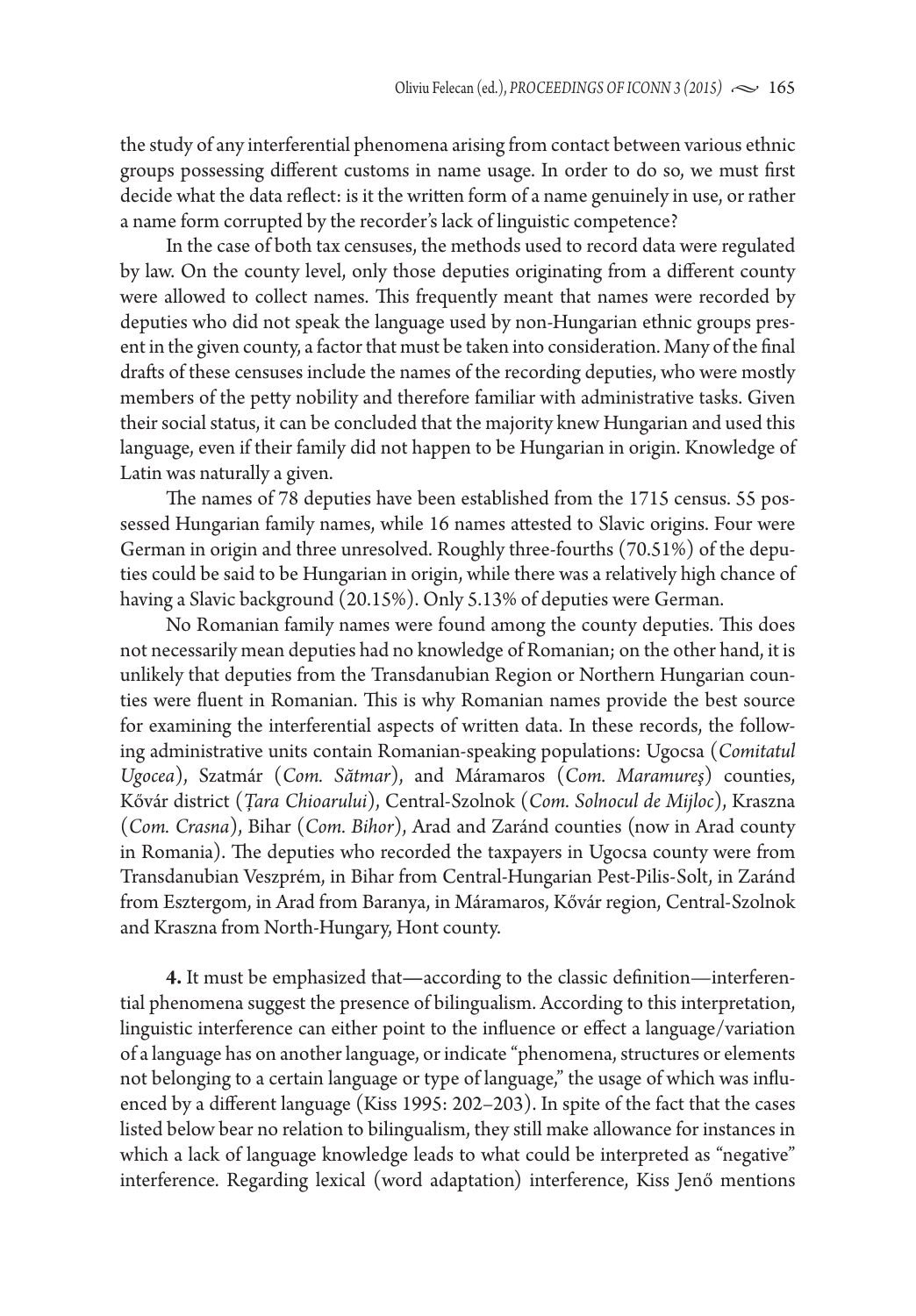(1995: 203) that words can transfer from one language to another without requiring actual knowledge of the language they were transferred from (e.g. *vigéc* 'traveling agent', from the German *Wie geht's?* 'How are you?/How do you do.').

To a certain extent, language proficiency demands some ability to recognize disparate name systems. While this kind of information can be acquired without actually knowing the other language, names possessing transparent etymologies can only be understood if the other language is at least somewhat familiar. When a census deputy "interprets" non-Hungarian names in relation to his own language, or simply mishears the name and thereby records it in a corrupted form, the culprit in this case is clearly the lack of proficiency in the foreign language.

**5.** Other than the evidence offered by family names, the fact that deputies possessed knowledge of Hungarian is supported by the way names were spelled in the records. This circumstance is especially apparent in the case of sounds not signified by the Latin alphabet, such as palatal  $[d'], [t'], [n'], [l']$  consonants. The fact that deputies used letter combinations to designate these sounds indicates knowledge of Hungarian orthography. This is particularly true in the case of the [ɟ] sound, only signified in Hungarian by combining the letters *g+y/i/j* (cf. Korompay 2003: 285–286). Pairing the letters  $s+z$  to designate the [s] sound is another indication of the same phenomenon. The names *Gyurkucsa, Gyurcsk, Abrogyán, Tógyer, Pangy; Mátyusz, Szerb, Vaszil; Nyegro, Nyisztor, Telekany; Pintye, Mattyo* etc. found in this corpus offer substantial proof concerning the deputies' competency in written Hungarian. It must be mentioned that written Romanian utilized a Cyrilic alphabet for centuries; in this particular period, it is highly unlikely that Romanian was influenced by the Latin alphabet. This is due to the fact that the writing system of the Romanian language was altered at a much later date: during the 1840's in the Romanian Greek Catholic Church and in 1881 in the Orthodox Church (Berecz 2009: 264).

**6.** The next part of my analysis examines cases in which the lack of foreign language proficiency has resulted in certain types of recording phenomena.

1) In most counties, the names of taxpayers were listed in the **name order** common to Latin (first name + surname), with the first name indicated in its Latin form (e. g. *Johannes Kovács*) (in detail see also Farkas and Slíz 2013: 4). In contrast, records from counties (Máramaros, Kővár district, Central-Szolnok és Kraszna) where Hont county deputies were registering, the Hungarian name order was used. Unfamiliarity with foreign names can lead to cases in which the Hungarian order of placing the first name after the family name is disrupted. In spite of the generally utilized Hungarian name order, the name *Marianul Lupejeszk* was still recorded in the Latin order (see e.g. 1715: *Moka Sziminik ~* 1720: *Simon Moka*).

2) **Lack of language proficiency** essentially influenced the spelling and recording of names, producing numerous corrupted, deformed name forms grouped into the following categories below: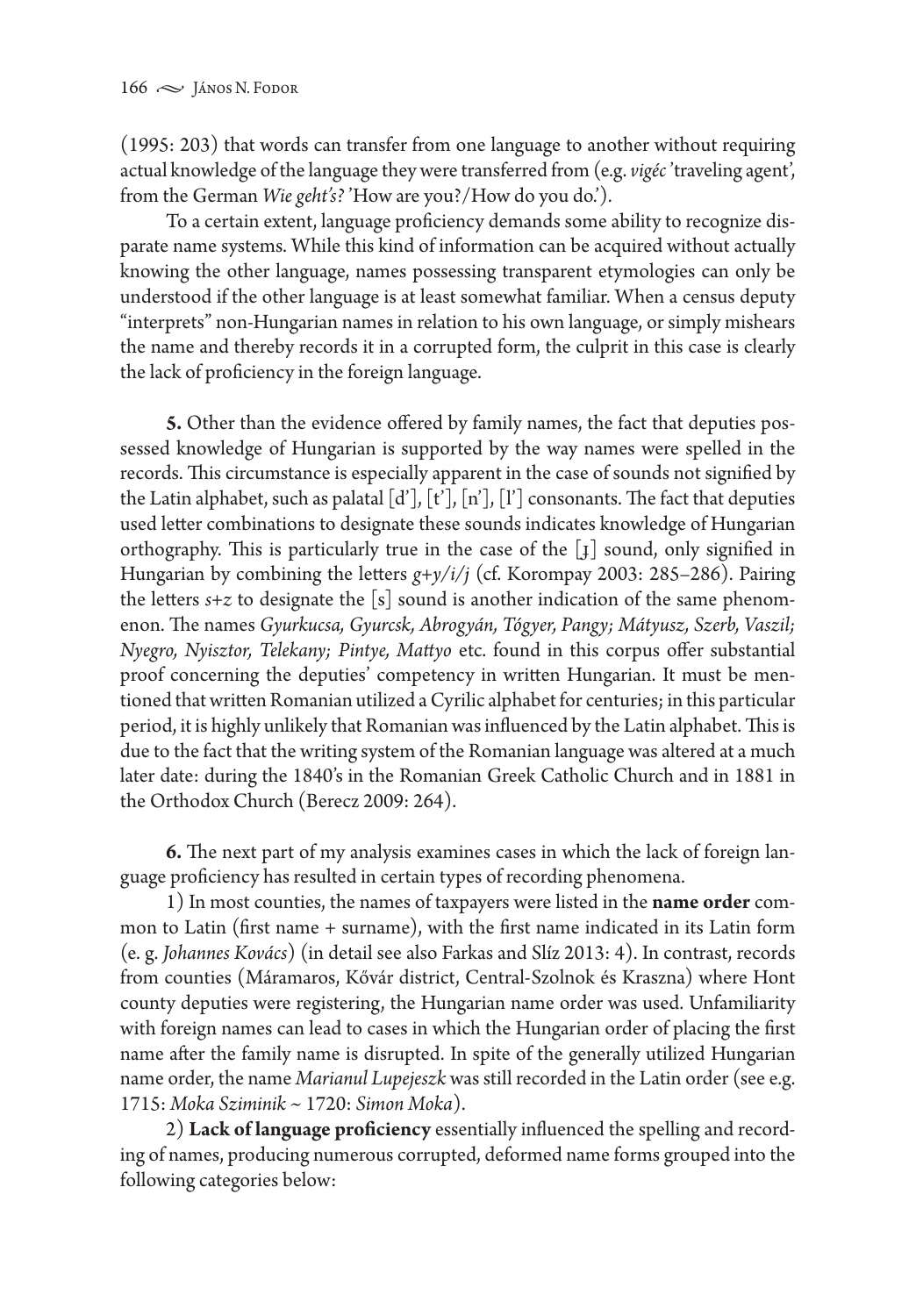| <b>1715</b>     | 1720                    |
|-----------------|-------------------------|
| Bи              | Buk                     |
| Porum           | Porumb                  |
| Boj             | Boje                    |
| Thodor Gavrilla | Gabriel Tódor <b>án</b> |
| Andrekan Petre  | Petrus Andreka          |

a) The word ending is left off due to defective perception

b) Phonetically-based mistakes occurred at the beginning and within the name

| 1715               | 1720        |
|--------------------|-------------|
| Kingye             | Kinde       |
| Kingie             | Kingya      |
| Semenik            | Sziminyik   |
| <b>Borza Vracs</b> | Morcza Vrad |
| Zurat              | Csurad      |

c) In numerous instances, the deputies "clarified" the sound of the foreign name according to their own native language (i.e. Hungarian)

| 1715                                  | 1720                                    |                                                                |                  |
|---------------------------------------|-----------------------------------------|----------------------------------------------------------------|------------------|
| Name                                  | <b>Full Name</b>                        | Name                                                           | <b>Full Name</b> |
| <b>Demiter</b> (Rom. Dimitru)         | Markus                                  | Demeter (Hung.)                                                | Márkus           |
| 'Demeter'                             | Demiter                                 | 'Demeter'                                                      | Demeter          |
| Blas (Rom. Blaj/Vlasie) 'Blase'       | <b>Blas Petrul</b>                      | Balázs (Hung.) 'Blase'                                         | Balázs Petrul    |
| (DOR. 24)                             |                                         |                                                                |                  |
| Matus (< Rom. Matei?) 'Matthew'       | Matus Togier                            | <i>Mátyus</i> (Hung.)                                          | Mátyus           |
|                                       |                                         | 'Matthew'                                                      | Tógyer           |
| $Dem\cancel{a}$ (Rom. Dima) (DOR. 42) | Dema Flori                              | Deme (Hung.) 'Demeter'                                         | Deme Lőrincz     |
| Gsurka (Rom. Giurca) 'George'         | Gsurka                                  | Gyurka (Hung.)                                                 | Gyurka           |
| (DOR.66)                              | Theoder                                 | 'George'                                                       | <b>Theodorus</b> |
| $Pop$ (Rom.) 'priest' (DOR. 134)      | Pop Juon                                | Pap (Hung.) 'priest'                                           | Pap János        |
| Rossa (Rom. Roșa) (DOR. 363)          | Rossa Gyurcsk                           | Rúzsa (Hung.) 'rosa'                                           | Rúzsa György     |
| $S_{\mu s}$ (Rom.) (DOR. 378)         | Sus Petrul                              | Szász (Hung.) 'Saxon'                                          | Szász Péter      |
| <b>Toko</b> (Rom. Toca < Todor? [DOR. | $\text{Toko} \lceil \text{luon} \rceil$ | Tokaj (Hung.) 'town in                                         | Tokaj            |
| 159, 390] / Hung. toka 'dewlap'?)     |                                         | Zemplén county'                                                | Balázs           |
| Drobus (Rom.) (< Hung. Darabos?)      | Drobus Daniel                           | Darabos (Hung.)                                                | Darabos          |
|                                       |                                         | 'lumpy?'                                                       | Daniel           |
| Kubullo (< Rom. Cobil'mare')          | Kubullo                                 | $K\ddot{\omega}b\ddot{\omega}l\ddot{\omega}$ (Hung. orth.) '?' | Köbölő           |
| (DOR. 244)                            | György                                  |                                                                | Gyurka           |

In these cases, it becomes much more difficult to establish the name's etymology, as well as the ethnicity of the name's bearer. This difficulty is most aptly demonstrated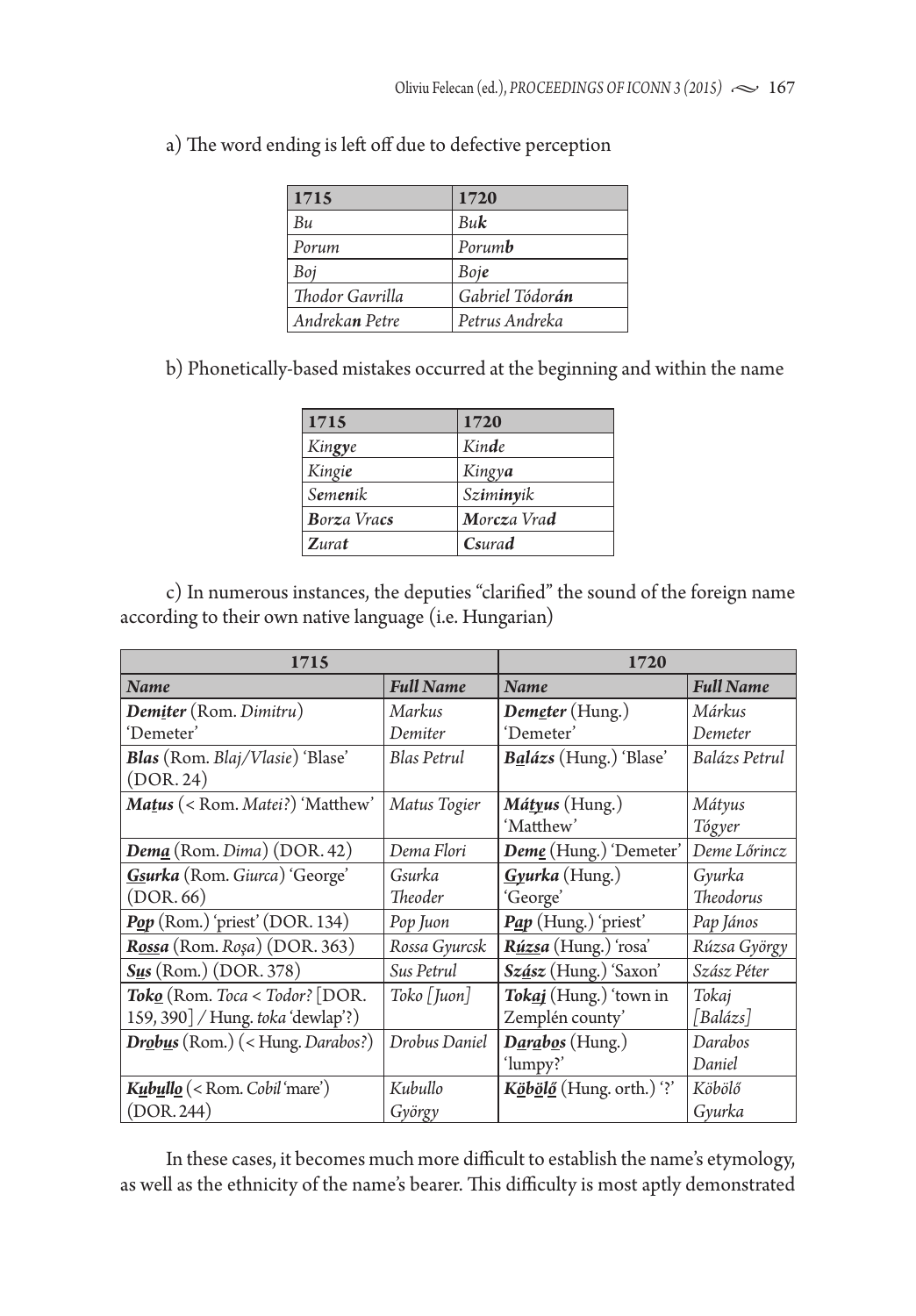by name pairs from Zaránd county (e.g. *Pop Juon* ~ *Pap János, Sus Petrul ~ Szász Péter, Rossa Gyurcsk ~ Rúzsa György* etc.)*.* In the first example, the Romanian family name and first name clearly point to a Romanian origin, while the second name form indicates a Hungarian one. However, in this case we know that both name forms actually designate the same individual. One interpretation must therefore be excluded. If this circumstance had not been known, we would have categorized both names differently, based on ethnicity (see Fodor 2013: 524–525).

Further investigation is required in the case of name forms exhibiting divergent linguistic parallels and name translations (see below), especially in reference to whether the parallel usage of name forms from two linguistic systems exists in ethnically mixed populations (cf. Kniezsa 2003: 261).

d) Among mistakes made due to a lack of language proficiency or knowledge of name systems, the most common occurrences are those in which the recorder does not separate the first name from the family name. The two names are therefore recorded in a **contracted form**. The example of *Pavellan*, mentioned in reference to the 1715 census, appears to be one name. Compared to the form found in the 1720 census (*Pavel János*), this clearly presents a contracted form of *Pavel Jan*. The name *Paskucsul* is a similar example. In 1720, the source refers to the name *Páskul Urszul*, an inhabitant of the same settlement. This name is another case of the recorder misunderstanding the name.

| 1715                     | 1720                     | <b>Recostruction of</b>        | Settlement in Zaránd |
|--------------------------|--------------------------|--------------------------------|----------------------|
|                          |                          | <b>Name</b>                    | County               |
| Pavellan                 | Pavel János              | < Ion Pavel                    | Aranyág/Arăneag      |
| Paskucsul                |                          | Paskul Urszul   < Ursul Pascul | Szinte/Sintea Mare   |
| Tokourcz (cf. Toko Juon) | Tokaj Urszul             | < Ursul Toko?                  | Zaránd/Zărand        |
| Paskuczil                | $\overline{\phantom{a}}$ | < Ursul Pascul?                | Zaránd/Zărand        |
| Nyetepasko               | $\overline{\phantom{a}}$ | < Pascul Nete?                 | Szinte/Sintea Mare   |

e) **Cases of first names recorded in their original form, as opposed to the Latin form**, are another indication of limited knowledge of the other language or name system. In 1715, many deputies were most likely not aware of the Latin form of Greek Orthodox first names or nicknames, which is why they could not be translated into Latin. As a result, these names were recorded (frequently incorrectly) in their original Romanian form. The name corpus contains numerous instances of cases in which the same first name was replaced with its nickname, the form most likely used.

| <b>Forms of First Names</b>        |                 |             |           |
|------------------------------------|-----------------|-------------|-----------|
| Romanian (with Hung. orth.)        | Latin           | English     | Hungarian |
| Pintye, Petrul [< Petre]           | Petrus          | Peter       | Péter     |
| Juon, Jovan, Jánk, Jankul          | <b>Johannes</b> | <b>John</b> | János     |
| Gyürcs, Gyurka, Gyurkucsa, Gyurcsk | Georgius        | George      | György    |
| Andrika, Andrics                   | Andreas         | Andrew      | András    |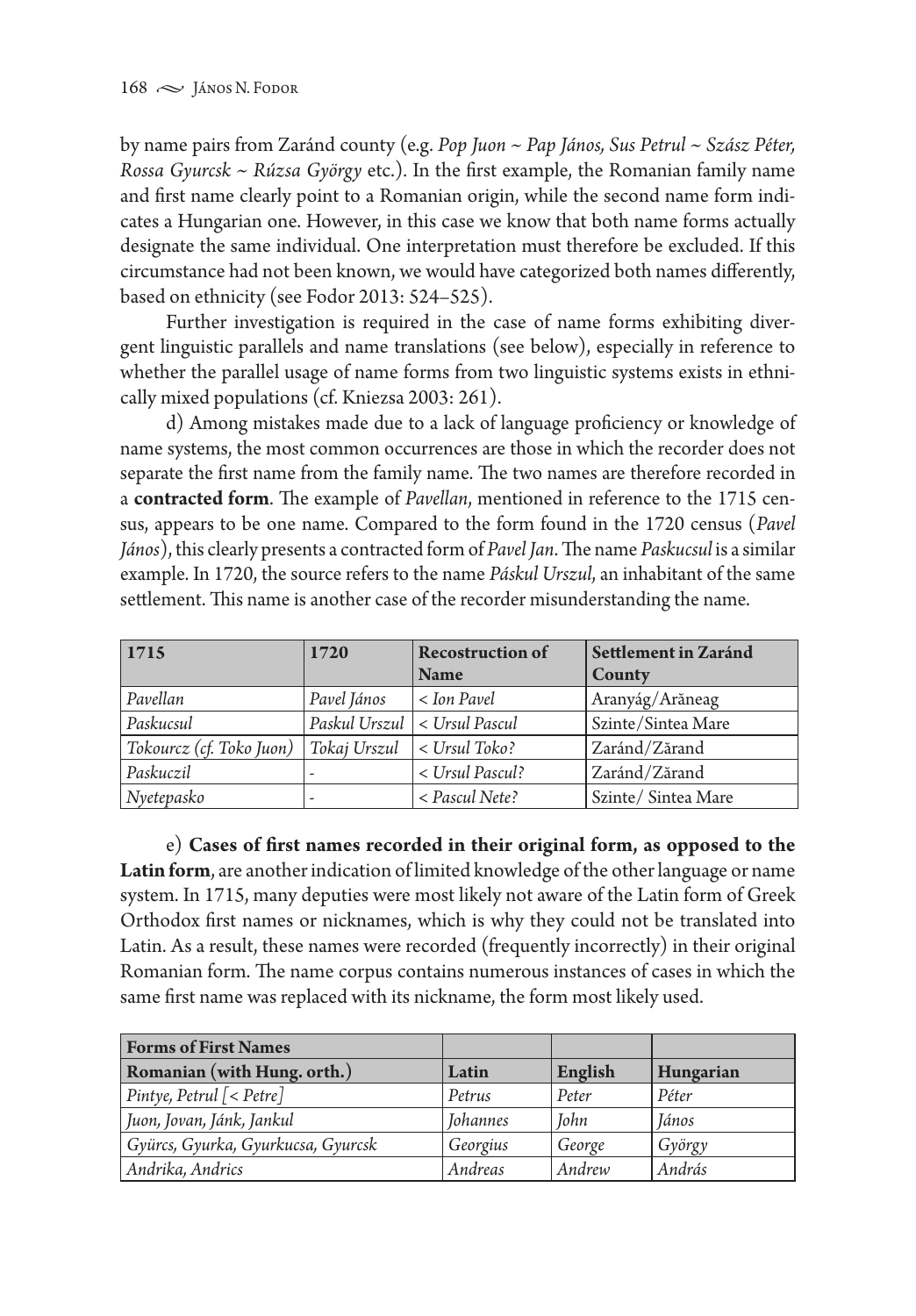| <b>Forms of First Names</b>                           |           |          |                |
|-------------------------------------------------------|-----------|----------|----------------|
| Romanian (with Hung. orth.)                           | Latin     | English  | Hungarian      |
| Todor, Tógyer~Togier, Tiodor, Todir, Toda,<br>Tódorán | Theodorus | Theodore | Tódor, Tivadar |

On the other hand, deputies from the 1720 census generally used the Latin form (e.g. Rom. *Lupe* à Lat. *Volfgangus;* Rom. *Griga, Giriga* à Lat. *Gregorius;* Rom. *Vaszalie* à Lat. *Ladislaus;* Rom. *Gavrila* à Lat. *Gabriel*). (Further examples of Romanian and Slav (Ruthenian) first name forms can be found: Bélay 1943: 118.)

**7.** The examples discussed above are mainly reflections of name corruptions or various other recording phenomena that occurred due to gaps in foreign language proficiency. In the following examples, I would like to demonstrate how some deputies knew enough of the other language to identify foreign names, which did not lead to the ethnically neutral Latinization of the recorded names, but rather to their Hungarianization. Names such as these can be grouped into three categories.



Fig. 1. Geographical location of the first name *Ursus* and its variations (AHSH 1720)

a) The previously mentioned instances already contain examples in which **Romanian first names were recorded in their Hungarian form.** 

| <b>Romanian First Name</b> | <b>Hungarian First Name</b> | <b>English Name</b> |
|----------------------------|-----------------------------|---------------------|
| Juon                       | Iános                       | <b>John</b>         |
| Petrul                     | Péter                       | Peter               |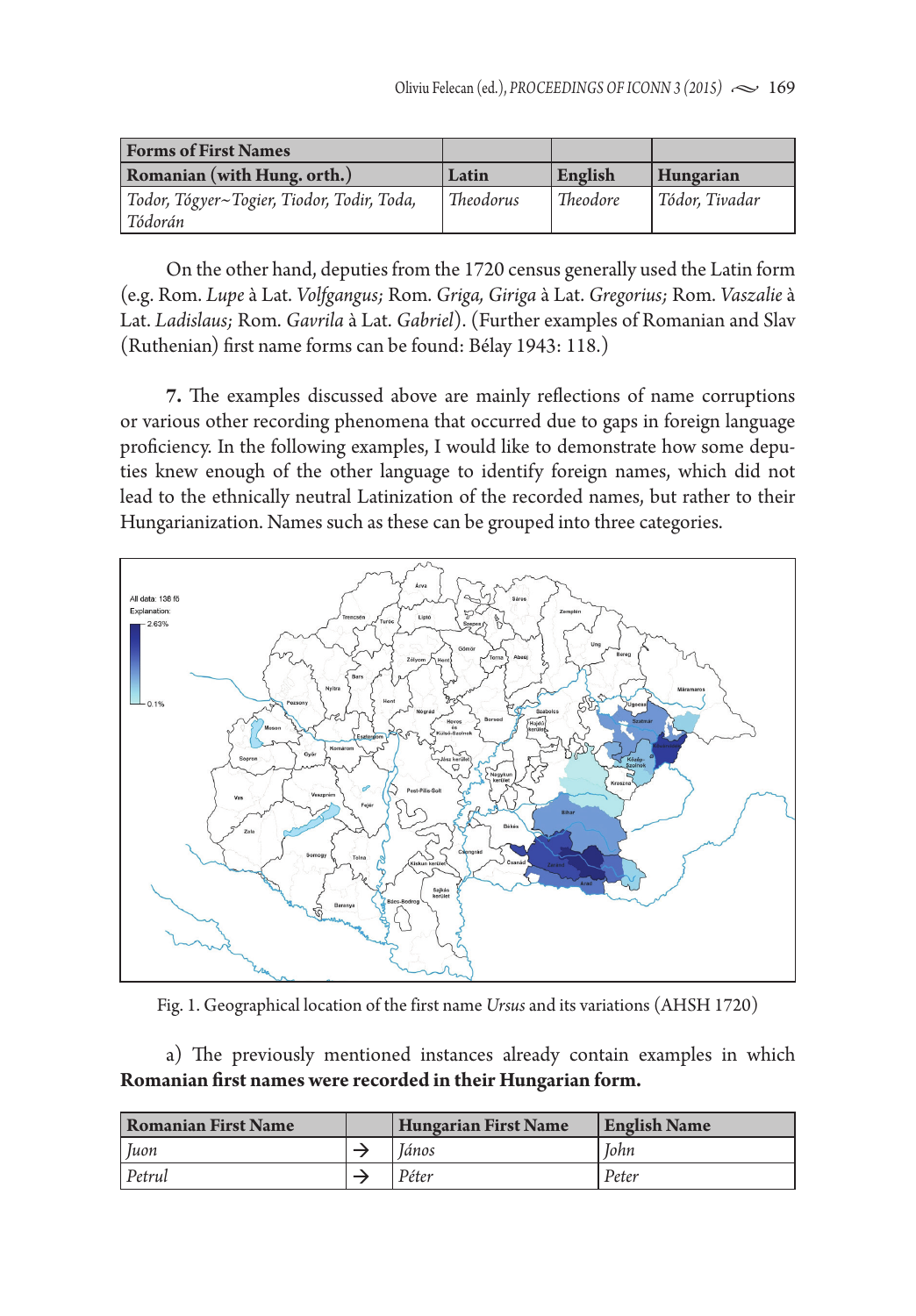| <b>Romanian First Name</b>       | <b>Hungarian First Name</b> | <b>English Name</b> |
|----------------------------------|-----------------------------|---------------------|
| Gvurcsk                          | György                      | George              |
| Demiter                          | Demeter                     | Demeter             |
| $ Flori$ $[ Florie]$ $(DOR. 58)$ | $ L\sigma$ rincz $(!)$      | Florian/Lawrence    |

Deputies for the 1720 census were characteristically capable of identifying first names used by Orthodox Romanians, but also present in Western Catholic Church traditions. Other than the usual Latin, these names were often recorded in Hungarian as well, a practice that definitely points to deliberate attempts at translation, or the occasional attempt to Hungarianize names. While previously mentioned instances indicate name identification that happened on the basis of sounds or pronunciation resembling Hungarian name forms rather than any concrete knowledge of the other language or name system, the following cases strongly indicate a conscious effort to transform names.

Names not present in Western name-giving traditions are understandably seldom found in Hungarian. The Hungarian translation of the Romanian first name *Ursul* ('bear') (Lat. *Ursus/Ursinus/Ursulus*) appears in one instance. (The geographical location for the name *Ursus* and its variations can be seen in the first figure, which clearly shows that this name is exclusively found in areas also populated by Romanians.)

| Variants of the first name Ursul in censuses |                                                                         |  |  |  |
|----------------------------------------------|-------------------------------------------------------------------------|--|--|--|
| 1715                                         | Ursz, Urs, Urss, Urszuly, Ursuly, Ursully, Urszul, Ursul, Urssul, Ursuj |  |  |  |
| 1720                                         | Ursz, Urs, Urszuy, Urszul, Ursul                                        |  |  |  |

b) The "Hungarianization" of **Romanian surnames stemming from place names** also indicates a certain level of knowledge concerning the linguistic and name system of the opposite language. The Hungarian equivalent for names bearing the Romanian affix, -*an* (~-*ean*) mainly appear when the Romanian family name stems from a Hungarian toponym.

| 1715              | 1720               | Origin                                 |
|-------------------|--------------------|----------------------------------------|
| Erdellan Juon     | Erdélyi János      | < Erdély 'Transylvania'                |
| Argillan Gabrilla | Erdéli Gavrilla    | < Erdély 'Transylvania'                |
| Mathias Tarpány   | Matheus (!) Tarpai | < Tarpa 'settlement in Szatmár county' |
| Bogdan Moldovan   | Moldvai Bogdány    | < Moldva or Moldavia placenames        |

Deputies for the 1720 census are aware of the Romanian affix's function and can match it to the correct Hungarian formant. The 1715 census, on the other hand, only contains one example of name data being transferred into Hungarian.

At this point, I would like to mention that the transferral of place names between different linguistic systems is already an indication of a naturally occurring name contact. This explains how the name of a region, *Erdély*, eventually plays an important role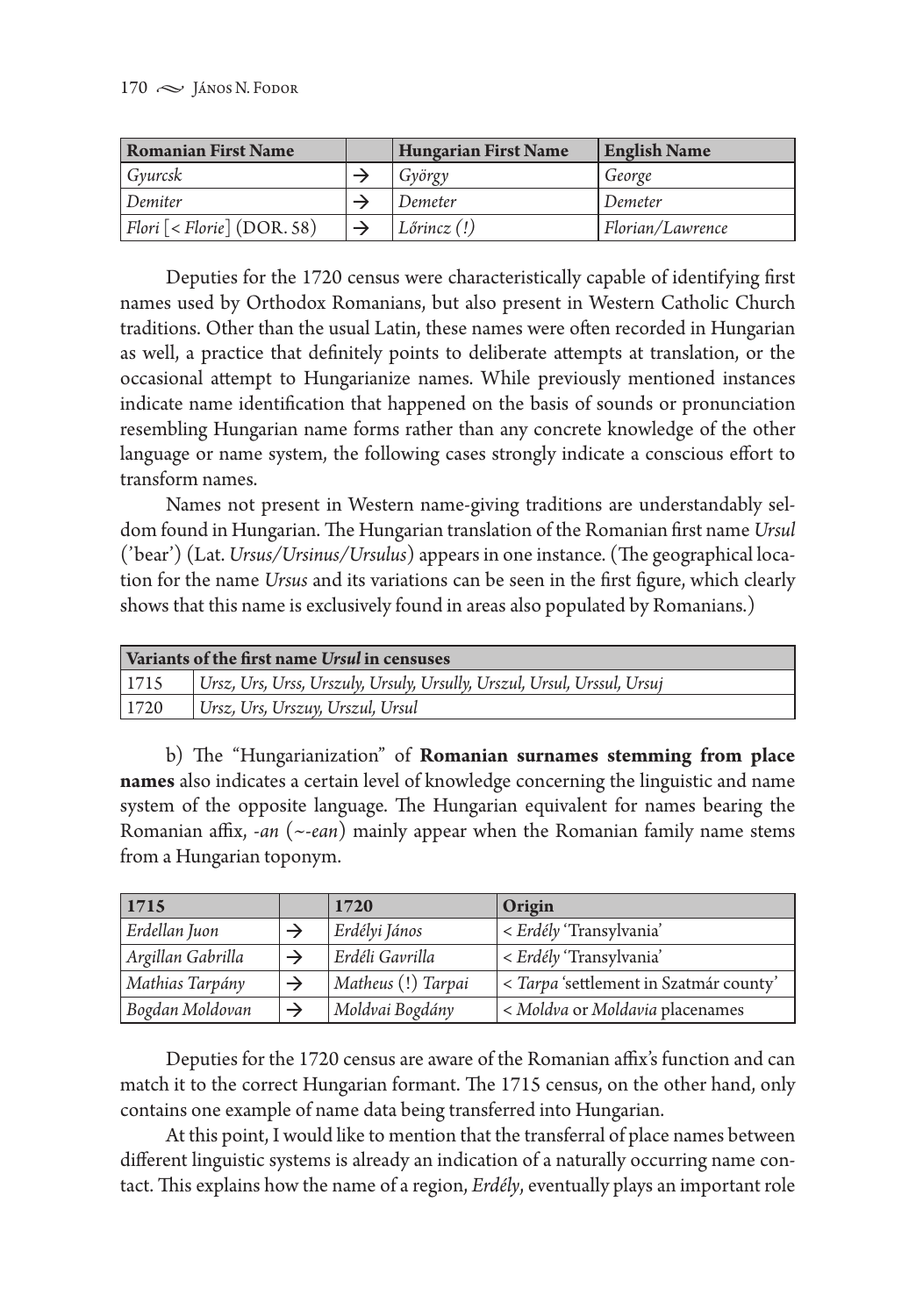in the creation of personal names in Romanian (see *Erdelan* and its various forms: *Erdelán, Erdellan, Erdélyan, Erdilány, Erdillan, Ardelan, Ardilan, Ardilán, Ardillan, Ardilyan, Argillan, Argyilan*), similar to how settlement names transferred from Romanian to Hungarian. (Fig. 2. illustrates the geographic spread of *Erdelan* and its variations.)



Fig. 2. Geographical location of the *Erdelan* surname and its variations (AHSH 1720)

In the 19th century, the spelling reform that accompanied the linguistic movement to Latinize Romanian language usage—the so-called etymologic spelling—called for the suffix -*u* to be added to words ending in consonants (see e.g. *Moldov(e)an > Moldov(e)anu*), initially a requirement only in writing. This was when the derivative form -*eanu* arose (Berecz 2009: 264). It therefore comes as no surprise that 18th century records contain only family names bearing the *-an* formant. To mention an interesting name geography fact, according to present-day Romanian telephone books, the name *Moldoveanu* is mostly found in areas outside Transylvania. Its variant *Moldovanu*  is characteristic of Moldavia's northern region, while *Moldovan* is mainly present in Transylvania, particularly in the Transylvanian Plain (Mezőség/Câmpia Transilvaniei) region (cf. Lipan 2012. *Moldoveanu, Moldovanu, Moldovan*). A similar distribution can be seen in the case of Latinized (standard noun) names ending in -*u*: forms without the *-u* are present in regions that formerly belonged to Hungary, while those ending in –*u* are common outside of the Carpathians. The determining factor behind this phenomenon can most likely be found in the continuation of earlier practices in the semi-official recording of names by Hungarian officials. The present examination of census practices can certainly be applied to this context as well (see also Berecz 2009: 265).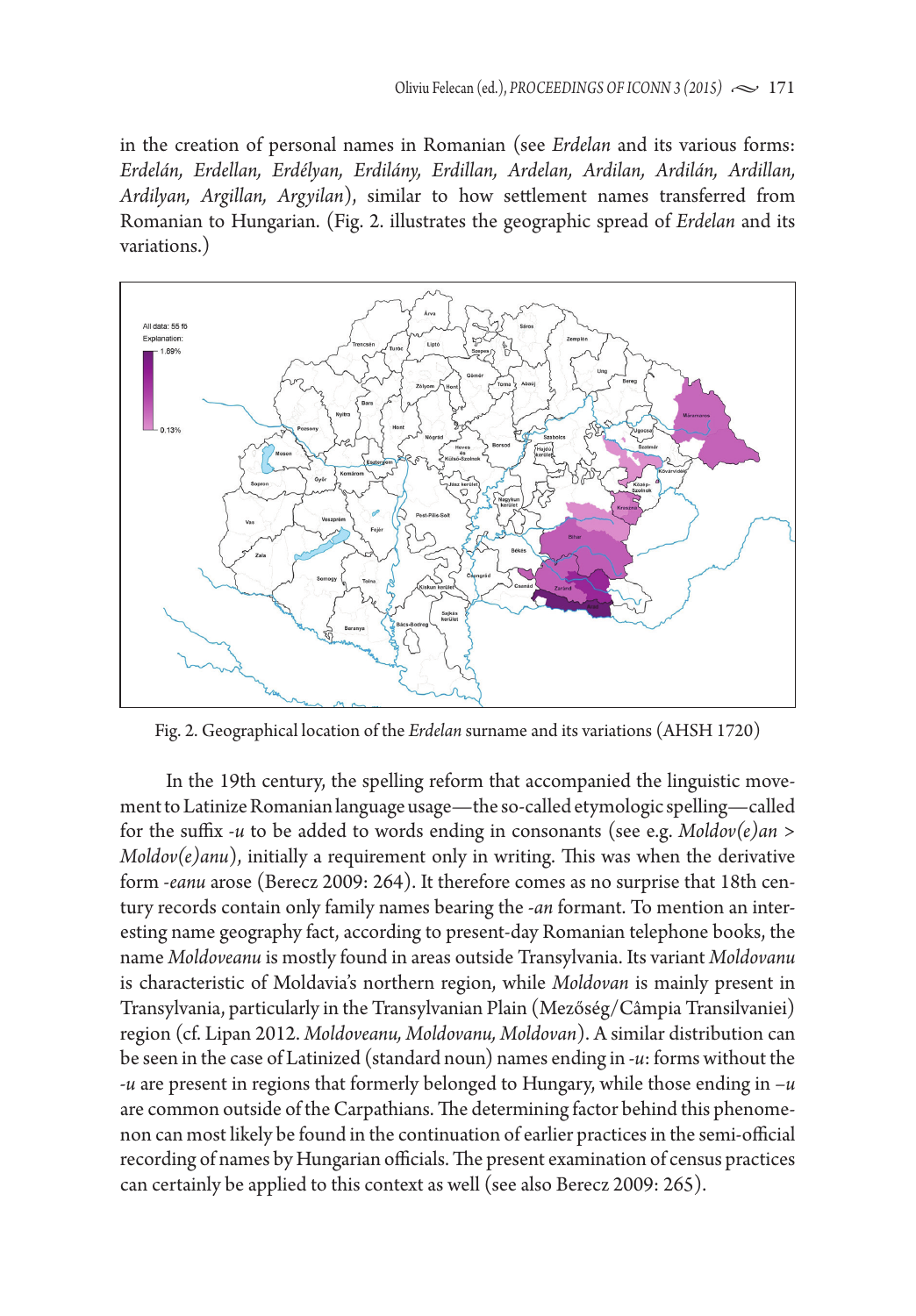c) The **translation of family names** stemming from standard nouns bears a close resemblance to the place name case mentioned above. The deputy (presumably working on information provided by the local, bilingual informant) translated any semantically transparent Romanian family names.

| <b>Romanian Name in 1715</b>                    | Hungarian Name in 1720    | <b>Meaning</b> |
|-------------------------------------------------|---------------------------|----------------|
| Albus Tamás (DOR. 180)                          | <b>Fehér</b> Tamás        | 'white'        |
| <b>Albus</b> Jovan                              | <b>Fehér</b> Jancsi $(!)$ | 'white'        |
| <b>Pekora</b> $\left($ < păcurar $\right)$ Juon | Juhász János              | 'shepherd'     |
| <b>Popa</b> Ursz                                | <b>Pap Urszuly</b>        | 'priest'       |

Any examination of translated names such as these can only be conducted following a thorough investigation. The lack of foreign language proficiency fortunately means that there exist few cases of translated names.

## **Conclusion**

As my final thought, I would like to state that my research of official practices concerning the recording of names in the Hungarian Kingdom of this period refutes the presence of any type of ideological movement similar to that experienced in 19th and 20th century, when the development of modern states was often accompanied by the aggressive translation of names. (For example, compulsory usage of first names in the official, state language as a requirement for registering births.) In the case of 18th century censuses, it seems more likely that we are witnessing the impact of deputies who were mostly Hungarian in origin, or fluent in Hungarian. Within the confines of their personal judgement, it seems that—other than the primary role of Latin—greater prestige was given to Hungarian, an indication of its presence as a semi-official language. In no way does it indicate the deliberate attempt to Hungarianize names as a means of modifying the presence of ethnic populations boundaries. Even suggesting such an idea would be anachronistic from the point of view of history. The fact that very few instances of this phenomenon occur in the entire database of names collected in these censuses further supports this conclusion.

This study has discussed how an important source of data—the earliest tax censuses—can be used to trace certain phenomena that arose due to how names were recorded. The results of these practices are still present in name systems used today and can be said to represent a kind of orthographic tradition.

## **References**

Bauko, J. 2013. Kontaktusjelenségek a szlovákiai magyarok személynévhasználatában. In *A nyelvföldrajztól a névföldrajzig IV. A nyelvi kölcsönhatások és a személynevek*, F. Vörös (ed.), 69–78. Szombathely: Savaria University Press.

Bélay, V. 1943. *Máramaros megye társadalma és nemzetiségei* [Society and nationalities of Máramaros county]. Budapest.